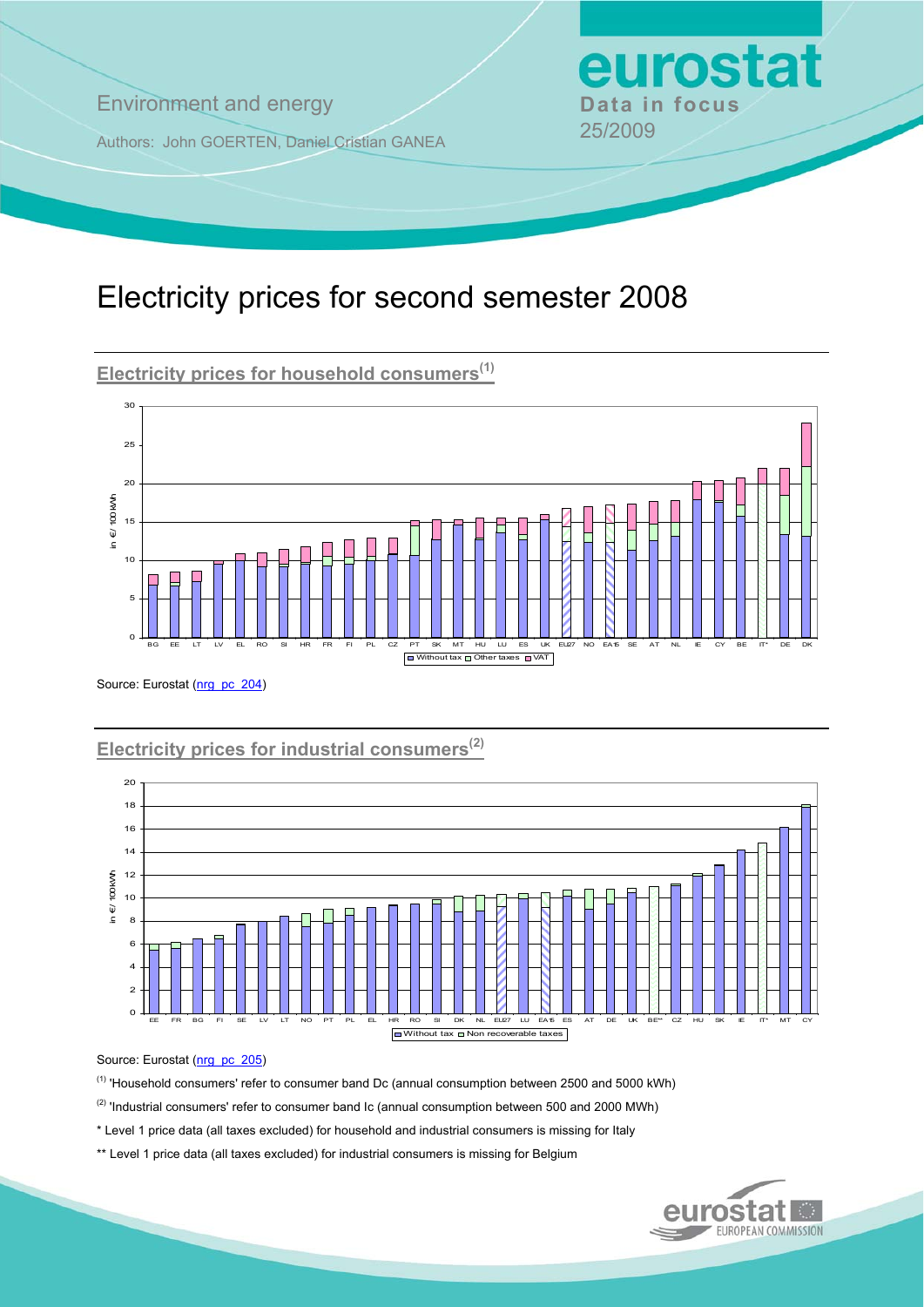Electricity prices for household<sup>(1)</sup> and industrial<sup>(2)</sup> consumers (in  $\epsilon$  per 100 kWh)

|                        | <b>EU27</b>    | <b>EA15</b>    | BE             | BG           | CZ             | DK             | DE             | EE             | ΙE             | - EL          | ES             | FR            |                | СY             | LV            |              |
|------------------------|----------------|----------------|----------------|--------------|----------------|----------------|----------------|----------------|----------------|---------------|----------------|---------------|----------------|----------------|---------------|--------------|
| Households<br>Industry | 16.73<br>10.29 | 17.26<br>10.45 | 20.81<br>10.96 | 8.23<br>6.49 | 12.99<br>11.21 | 27.85<br>10.19 | 21.95<br>10.78 | 8.50<br>6.01   | 20.33<br>14.19 | 10.99<br>9.20 | 15.57<br>10.68 | 12.32<br>6.15 | 21.95<br>14.81 | 20.40<br>18.07 | 10.03<br>7.96 | 8.65<br>8.38 |
|                        |                |                |                |              |                |                |                |                |                |               |                |               |                |                |               |              |
|                        | LU             | HU             | МT             | NL           | AT             | PL.            | <b>PT</b>      | R <sub>O</sub> | SI             | SK            |                | <b>SE</b>     | UK             | <b>HR</b>      | <b>NO</b>     |              |

Source: Eurostat ([nrg\\_pc\\_204](http://nui.epp.eurostat.ec.europa.eu/nui/show.do?dataset=nrg_pc_204&lang=en), [nrg\\_pc\\_205\)](http://nui.epp.eurostat.ec.europa.eu/nui/show.do?dataset=nrg_pc_205&lang=en)

Electricity prices for household<sup>(1)</sup> and industrial<sup>(2)</sup> consumers (in national currency **per 100 kWh for non-Euro Area countries)**

|                        | ΒG             |                  | DK              | ЕE              |              |                | HL                 | PI             | RO             | SK               | SE              | UK            | ΗR             | NO              |
|------------------------|----------------|------------------|-----------------|-----------------|--------------|----------------|--------------------|----------------|----------------|------------------|-----------------|---------------|----------------|-----------------|
|                        |                |                  |                 |                 |              |                |                    |                |                |                  |                 |               |                |                 |
| Households<br>Industry | 16.10<br>12.70 | 321.00<br>277.00 | 207.63<br>76.00 | 133.00<br>94.00 | 7.09<br>5.63 | 29.85<br>28.95 | 3878.00<br>3041.00 | 45.81<br>32.18 | 40.76<br>35.12 | 463.00<br>391.00 | 172.00<br>76.20 | 13.10<br>8.89 | 85.00<br>68.00 | 144.46<br>74.04 |

Source: Eurostat ([nrg\\_pc\\_204](http://nui.epp.eurostat.ec.europa.eu/nui/show.do?dataset=nrg_pc_204&lang=en), [nrg\\_pc\\_205\)](http://nui.epp.eurostat.ec.europa.eu/nui/show.do?dataset=nrg_pc_205&lang=en)

#### **Share of taxes paid by end-users**

|           | <b>Basic price</b> | <b>Other taxes</b>        | <b>VAT</b> | <b>All Taxes</b> |           | <b>Basic price</b> | Non recoverable           | Non recov |
|-----------|--------------------|---------------------------|------------|------------------|-----------|--------------------|---------------------------|-----------|
|           |                    | (excl. VAT)               |            |                  |           |                    | taxes                     | taxe:     |
|           |                    | in $\epsilon$ per 100 kWh |            | in %             |           |                    | in $\epsilon$ per 100 kWh | in $%$    |
| UK        | 15.30              | 0.00                      | 0.73       | 4.6              | τv        | 7.96               | 0.00                      | 0.0       |
| LV        | 9.56               | 0.00                      | 0.47       | 4.7              | LT.       | 8.38               | 0.00                      | 0.0       |
| MT        | 14.63              | 0.00                      | 0.73       | 4.8              | <b>EL</b> | 9.20               | 0.00                      | 0.0       |
| EL        | 10.05              | 0.00                      | 0.94       | 8.6              | <b>RO</b> | 9.50               | 0.00                      | 0.0       |
| IE        | 17.91              | 0.00                      | 2.42       | 11.9             | MT        | 16.19              | 0.00                      | 0.0       |
| LU        | 13.70              | 0.98                      | 0.88       | 12.0             | IE        | 14.19              | 0.00                      | 0.0       |
| <b>CY</b> | 17.54              | 0.22                      | 2.64       | 14.0             | SK        | 12.83              | 0.07                      | $0.5\,$   |
| LT.       | 7.32               | 0.00                      | 1.33       | 15.4             | <b>SE</b> | 7.68               | 0.05                      | 0.6       |
| SK        | 12.83              | 0.00                      | 2.44       | 16.0             | BG        | 6.44               | 0.05                      | 0.8       |
| <b>RO</b> | 9.20               | 0.00                      | 1.83       | 16.6             | CZ        | 11.08              | 0.13                      | $1.2$     |
| BG        | 6.85               | 0.00                      | 1.38       | 16.8             | CY        | 17.85              | 0.22                      | $1.2$     |
| CZ        | 10.80              | 0.12                      | 2.07       | 16.9             | <b>HR</b> | 9.33               | 0.14                      | 1.5       |
| <b>HU</b> | 12.81              | 0.13                      | 2.59       | 17.5             | <b>HU</b> | 11.95              | 0.23                      | 1.9       |
| ES        | 12.77              | 0.65                      | 2.15       | 18.0             | LU        | 9.99               | 0.35                      | 3.4       |
| <b>HR</b> | 9.61               | 0.14                      | 2.09       | 18.8             | SI        | 9.51               | 0.34                      | 3.5       |
| <b>SI</b> | 9.19               | 0.45                      | 1.92       | 20.5             | <b>UK</b> | 10.50              | 0.38                      | 3.5       |
| EE        | 6.70               | 0.51                      | 1.29       | 21.2             | FI        | 6.47               | 0.27                      | 4.0       |
| <b>PL</b> | 10.05              | 0.57                      | 2.33       | 22.4             | ES        | 10.16              | 0.52                      | 4.9       |
| <b>BE</b> | 15.78              | 1.42                      | 3.61       | 24.2             | PL        | 8.53               | 0.57                      | 6.3       |
| <b>FR</b> | 9.31               | 1.26                      | 1.75       | 24.4             | EE        | 5.50               | 0.51                      | 8.5       |
| FL.       | 9.55               | 0.88                      | 2.30       | 25.0             | <b>FR</b> | 5.61               | 0.54                      | 8.8       |
| <b>NL</b> | 13.20              | 1.80                      | 2.80       | 25.8             | DE        | 9.51               | 1.27                      | 11.8      |
| <b>NO</b> | 12.37              | 1.23                      | 3.40       | 27.2             | <b>NL</b> | 8.90               | 1.30                      | 12.7      |
| AT        | 12.68              | 2.08                      | 2.96       | 28.4             | <b>DK</b> | 8.85               | 1.34                      | 13.2      |
| <b>PT</b> | 10.66              | 3.87                      | 0.72       | 30.1             | <b>PT</b> | 7.81               | 1.20                      | 13.3      |
| <b>SE</b> | 11.37              | 2.63                      | 3.46       | 34.9             | <b>NO</b> | 7.48               | 1.23                      | 14.1      |
| DE        | 13.41              | 5.02                      | 3.52       | 38.9             | AT        | 9.05               | 1.67                      | 15.6      |
| DK        | 13.23              | 9.05                      | 5.57       | 52.5             | IT*       |                    |                           |           |
| $1 - 2$   |                    |                           |            |                  | $P - 44$  |                    |                           |           |

Share of taxes for household consumers<sup>(1)</sup> : **Share of taxes for industrial consumers**<sup>(2)</sup> :

|     | <b>Basic price</b> | <b>Other taxes</b>        | <b>VAT</b> | <b>All Taxes</b> |           | <b>Basic price</b> | Non recoverable           | Non recoverable |
|-----|--------------------|---------------------------|------------|------------------|-----------|--------------------|---------------------------|-----------------|
|     |                    | (excl. VAT)               |            |                  |           |                    | taxes                     | taxes           |
|     |                    | in $\epsilon$ per 100 kWh |            | in %             |           |                    | in $\epsilon$ per 100 kWh | in $%$          |
| UK  | 15.30              | 0.00                      | 0.73       | 4.6              | τv        | 7.96               | 0.00                      | 0.0             |
| LV  | 9.56               | 0.00                      | 0.47       | 4.7              | LT        | 8.38               | 0.00                      | 0.0             |
| МT  | 14.63              | 0.00                      | 0.73       | 4.8              | EL        | 9.20               | 0.00                      | 0.0             |
| EL  | 10.05              | 0.00                      | 0.94       | 8.6              | <b>RO</b> | 9.50               | 0.00                      | 0.0             |
| ΙE  | 17.91              | 0.00                      | 2.42       | 11.9             | MT        | 16.19              | 0.00                      | 0.0             |
| LU  | 13.70              | 0.98                      | 0.88       | 12.0             | IE        | 14.19              | 0.00                      | 0.0             |
| CY  | 17.54              | 0.22                      | 2.64       | 14.0             | SK        | 12.83              | 0.07                      | 0.5             |
| LT  | 7.32               | 0.00                      | 1.33       | 15.4             | <b>SE</b> | 7.68               | 0.05                      | 0.6             |
| SK  | 12.83              | 0.00                      | 2.44       | 16.0             | BG        | 6.44               | 0.05                      | 0.8             |
| RO  | 9.20               | 0.00                      | 1.83       | 16.6             | CZ        | 11.08              | 0.13                      | 1.2             |
| ВG  | 6.85               | 0.00                      | 1.38       | 16.8             | CY        | 17.85              | 0.22                      | 1.2             |
| CZ  | 10.80              | 0.12                      | 2.07       | 16.9             | <b>HR</b> | 9.33               | 0.14                      | 1.5             |
| HU  | 12.81              | 0.13                      | 2.59       | 17.5             | HU        | 11.95              | 0.23                      | 1.9             |
| ES  | 12.77              | 0.65                      | 2.15       | 18.0             | LU        | 9.99               | 0.35                      | 3.4             |
| ΗR  | 9.61               | 0.14                      | 2.09       | 18.8             | SI        | 9.51               | 0.34                      | 3.5             |
| SI  | 9.19               | 0.45                      | 1.92       | 20.5             | UK        | 10.50              | 0.38                      | 3.5             |
| EЕ  | 6.70               | 0.51                      | 1.29       | 21.2             | FI.       | 6.47               | 0.27                      | 4.0             |
| PL  | 10.05              | 0.57                      | 2.33       | 22.4             | ES        | 10.16              | 0.52                      | 4.9             |
| BЕ  | 15.78              | 1.42                      | 3.61       | 24.2             | PL        | 8.53               | 0.57                      | 6.3             |
| FR  | 9.31               | 1.26                      | 1.75       | 24.4             | EE        | 5.50               | 0.51                      | 8.5             |
| FI  | 9.55               | 0.88                      | 2.30       | 25.0             | <b>FR</b> | 5.61               | 0.54                      | 8.8             |
| NL  | 13.20              | 1.80                      | 2.80       | 25.8             | DE        | 9.51               | 1.27                      | 11.8            |
| NΟ  | 12.37              | 1.23                      | 3.40       | 27.2             | <b>NL</b> | 8.90               | 1.30                      | 12.7            |
| AT  | 12.68              | 2.08                      | 2.96       | 28.4             | DK        | 8.85               | 1.34                      | 13.2            |
| PT  | 10.66              | 3.87                      | 0.72       | 30.1             | <b>PT</b> | 7.81               | 1.20                      | 13.3            |
| SE  | 11.37              | 2.63                      | 3.46       | 34.9             | <b>NO</b> | 7.48               | 1.23                      | 14.1            |
| DE  | 13.41              | 5.02                      | 3.52       | 38.9             | AT        | 9.05               | 1.67                      | 15.6            |
| DK  | 13.23              | 9.05                      | 5.57       | 52.5             | IT*       |                    |                           |                 |
| IT* |                    |                           |            |                  | BE**      |                    |                           |                 |

#### Source: Eurostat ([nrg\\_pc\\_204](http://nui.epp.eurostat.ec.europa.eu/nui/show.do?dataset=nrg_pc_204&lang=en)) *Source: Eurostat ([nrg\\_pc\\_205\)](http://nui.epp.eurostat.ec.europa.eu/nui/show.do?dataset=nrg_pc_205&lang=en)* **Source: Eurostat (nrg\_pc\_205)**

 $<sup>(1)</sup>$  'Household consumers' refer to consumer band Dc (annual consumption between 2500 and 5000 kWh) - prices include all taxes</sup>

<sup>(2)</sup> 'Industrial consumers' refer to consumer band Ic (annual consumption between 500 and 2000 MWh) - prices exclude recoverable taxes and VAT

\* Level 1 price data (all taxes excluded) for household and industrial consumers is missing for Italy

\*\* Level 1 (all taxes excluded) and level 3 price data (all taxes included) for industrial consumers is missing for Belgium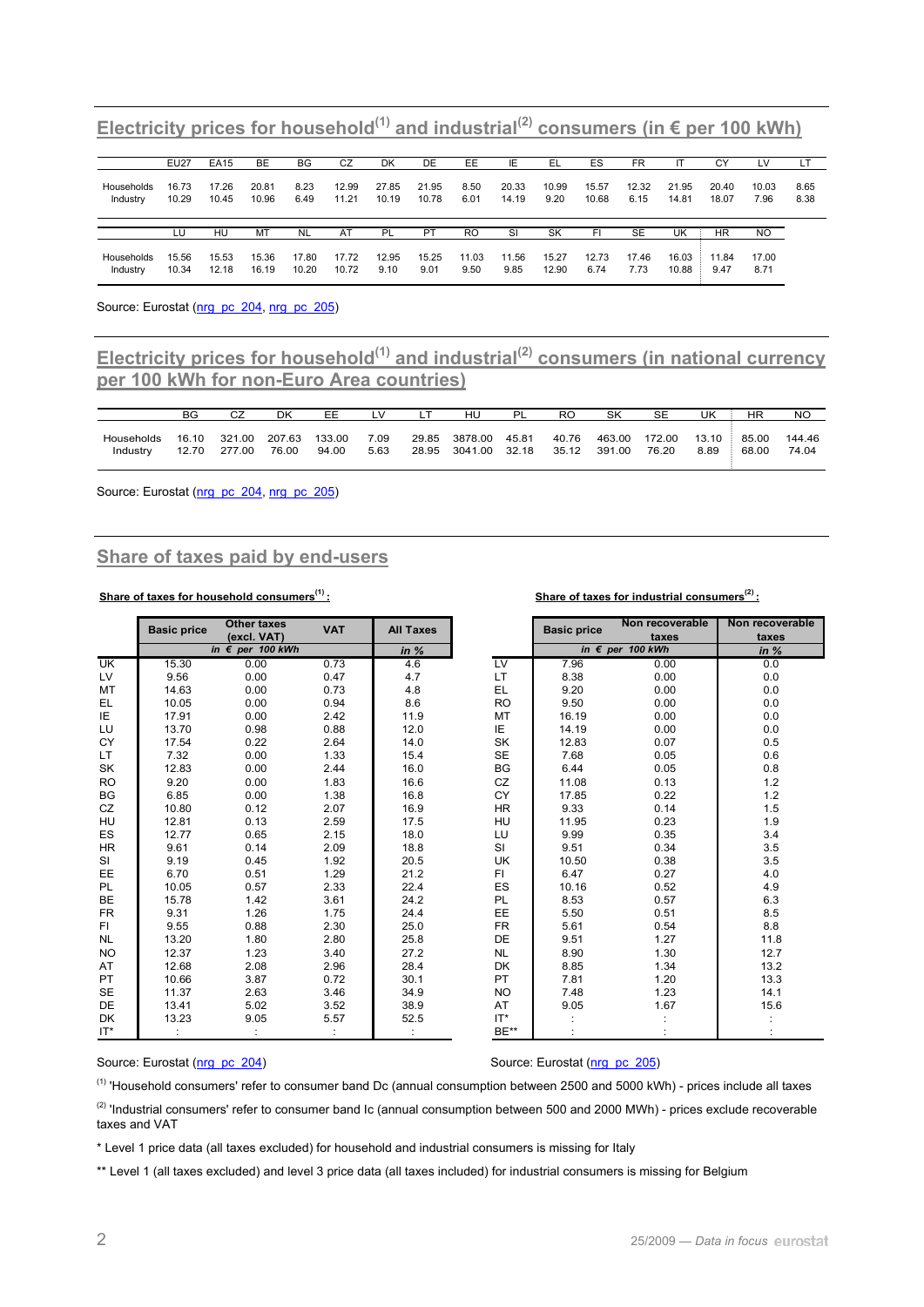## **Electricity prices for household consumers<sup>(1)</sup> (all taxes included) – comparison between second semester 2007 and second semester 2008 (in %)**

|             | 2007s2           |       | 2008s1 2008s2 | 2008s2<br>2007s2 |
|-------------|------------------|-------|---------------|------------------|
|             | in € per 100 kWh |       | in $%$        |                  |
| PL          | 13.80            | 12.59 | 12.95         | $-6.16$          |
| <b>RO</b>   | 11.41            | 10.61 | 11.03         | $-3.33$          |
| LU          | 15.91            | 15.91 | 15.56         | $-2.20$          |
| PT          | 15.59            | 14.80 | 15.25         | $-2.18$          |
| LТ          | 8.70             | 8.60  | 8.65          | $-0.57$          |
| FR          | 12.13            | 12.13 | 12.32         | 1.57             |
| AT          | 17.40            | 17.79 | 17.72         | 1.84             |
| NL          | 17.20            | 17.30 | 17.80         | 3.49             |
| SI          | 11.16            | 11.47 | 11.56         | 3.58             |
| DE          | 21.05            | 21.48 | 21.95         | 4.28             |
| IΕ          | 19.18            | 17.69 | 20.33         | 6.00             |
| EЕ          | 7.86             | 8.14  | 8.50          | 8.14             |
| UK          | 14.81            | 14.58 | 16.03         | 8.24             |
| SE          | 16.13            | 16.98 | 17.46         | 8.25             |
| <b>EU27</b> | 15.26            | 15.93 | 16.73         | 9.63             |
| EA15        | 15.71            | 16.54 | 17.26         | 9.87             |
| FI          | 11.49            | 12.23 | 12.73         | 10.79            |
| SK          | 13.77            | 13.65 | 15.27         | 10.89            |
| ES          | 14.00            | 13.66 | 15.57         | 11.21            |
| EL          | 9.84             | 10.47 | 10.99         | 11.69            |
| <b>NO</b>   | 14.98            | 16.39 | 17.00         | 13.48            |
| ΒG          | 7.21             | 7.11  | 8.23          | 14.15            |
| DK          | 24.01            | 26.35 | 27.85         | 15.99            |
| HU          | 12.96            | 15.48 | 15.53         | 19.83            |
| ΗR          | 9.84             | 9.90  | 11.84         | 20.33            |
| CZ          | 10.63            | 12.74 | 12.99         | 22.20            |
| ВE          | 16.83            | 19.72 | 20.81         | 23.65            |
| CY          | 15.73            | 17.80 | 20.40         | 29.69            |
| LV          | 7.29             | 8.42  | 10.03         | 37.59            |
| МT          | 9.93             | 9.93  | 15.36         | 54.68            |
| ΙT          | ł.               | 20.79 | 21.95         | $\vdots$         |



Percentage change in electricity prices for household consumers, 2007s2 and 2008s2

Source: Eurostat ([nrg\\_pc\\_204](http://nui.epp.eurostat.ec.europa.eu/nui/show.do?dataset=nrg_pc_204&lang=en)) *Source: Eurostat (nrg\_pc\_204) Source: Eurostat (nrg\_pc\_204)* 

(1) 'Household consumers' refer to consumer band Dc (annual consumption between 2500 and 5000 kWh)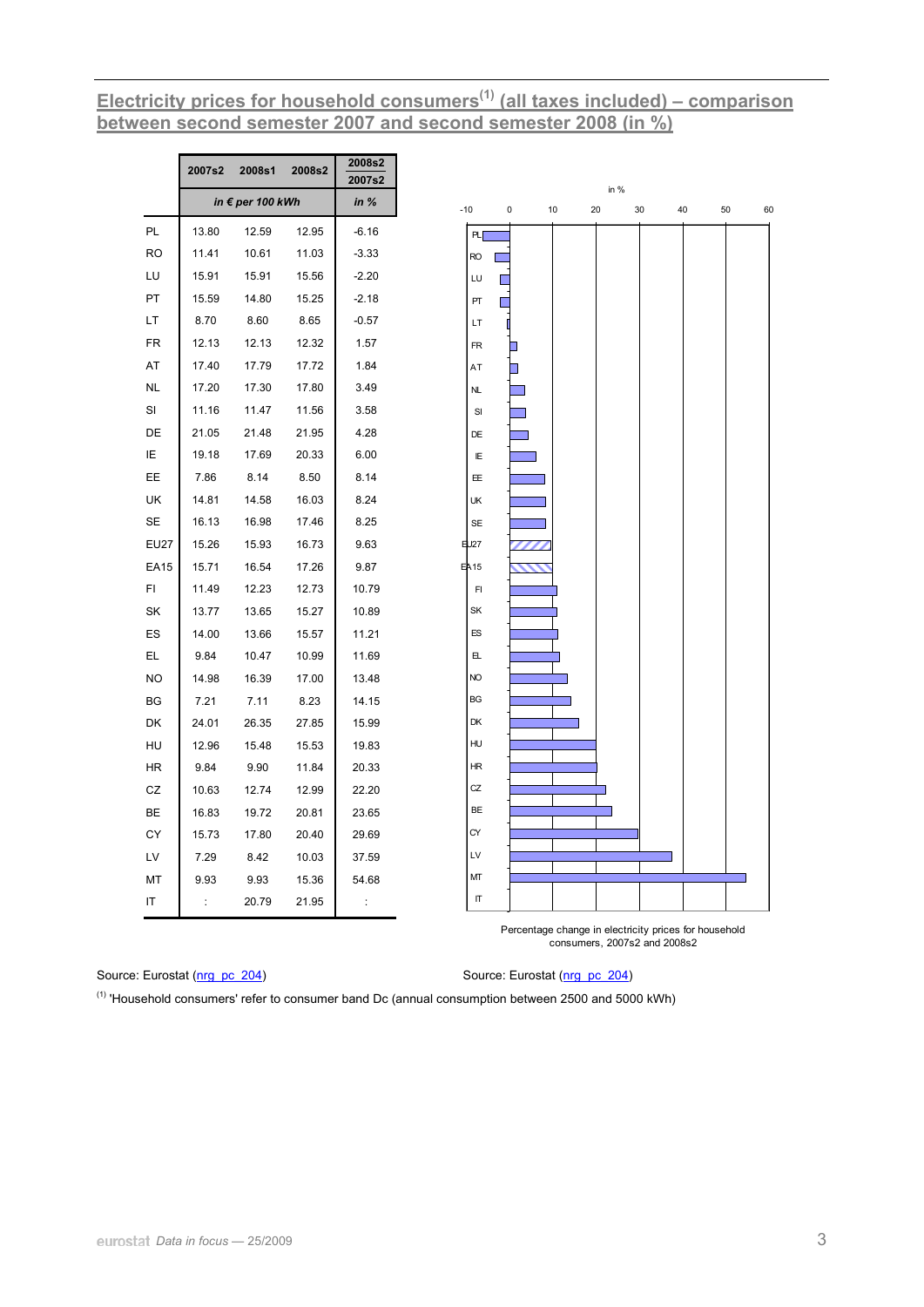## **Electricity prices for industrial consumers<sup>(1)</sup> (VAT and all other recoverable taxes) and levies excluded) – comparison between second semester 2007 and second semester 2008 (in %)**

|             | 2007s2 | 2008s1           | 2008s2 | 2008s2<br>2007s2 | in %                                                                                   |
|-------------|--------|------------------|--------|------------------|----------------------------------------------------------------------------------------|
|             |        | in € per 100 kWh |        | in $%$           | 0<br>25<br>30<br>35<br>5<br>10<br>15<br>20<br>40                                       |
| LU          | 10.31  | 10.31            | 10.34  | 0.29             | LU<br>n                                                                                |
| PL          | 9.05   | 8.81             | 9.10   | 0.55             | PL.                                                                                    |
| UK          | 10.78  | 9.77             | 10.88  | 0.93             | UK                                                                                     |
| PT          | 8.68   | 8.95             | 9.01   | 3.80             | PT                                                                                     |
| RO          | 9.08   | 8.86             | 9.50   | 4.63             | <b>RO</b>                                                                              |
| NL          | 9.70   | 9.90             | 10.20  | 5.15             | NL                                                                                     |
| FR          | 5.80   | 6.41             | 6.15   | 6.03             | ${\sf FR}$                                                                             |
| DE          | 10.13  | 10.53            | 10.78  | 6.42             | DE                                                                                     |
| HU          | 11.28  | 11.42            | 12.18  | 7.98             | HU                                                                                     |
| SI          | 9.10   | 9.32             | 9.85   | 8.24             | SI                                                                                     |
| ES          | 9.58   | 9.61             | 10.68  | 11.48            | ES                                                                                     |
| LT          | 7.44   | 8.29             | 8.38   | 12.63            | LT                                                                                     |
| EE          | 5.30   | 5.67             | 6.01   | 13.40            | EE                                                                                     |
| DK          | 8.95   | 9.13             | 10.19  | 13.85            | DK                                                                                     |
| AT          | 9.40   | 10.64            | 10.72  | 14.04            | AT                                                                                     |
| BG          | 5.68   | 5.62             | 6.49   | 14.26            | BG                                                                                     |
| ΙE          | 12.35  | 13.02            | 14.19  | 14.90            | IE                                                                                     |
| FI.         | 5.86   | 6.40             | 6.74   | 15.02            | F1                                                                                     |
| <b>NO</b>   | 7.56   | 7.84             | 8.71   | 15.21            | <b>NO</b>                                                                              |
| <b>BE</b>   | 9.49   | 10.69            | 10.96  | 15.49            | BE                                                                                     |
| <b>EU27</b> | 8.91   | 9.78             | 10.29  | 15.49            | <b>EU27</b>                                                                            |
| EL.         | 7.89   | 8.61             | 9.20   | 16.60            | Е                                                                                      |
| SE          | 6.56   | 6.93             | 7.73   | 17.84            | <b>SE</b>                                                                              |
| CZ          | 9.46   | 11.07            | 11.21  | 18.50            | CZ                                                                                     |
| EA15        | 8.76   | 10.07            | 10.45  | 19.29            | EA15                                                                                   |
| SK          | 10.53  | 11.51            | 12.90  | 22.51            | SK                                                                                     |
| HR          | 7.38   | 7.56             | 9.47   | 28.32            | HR                                                                                     |
| СY          | 13.91  | 14.27            | 18.07  | 29.91            | CY                                                                                     |
| МT          | 12.21  | 12.21            | 16.19  | 32.60            | MT                                                                                     |
| LV          | 5.94   | 6.60             | 7.96   | 34.01            | LV                                                                                     |
| IT          | ÷      | 13.99            | 14.81  | ÷                | $\sqcap$                                                                               |
|             |        |                  |        |                  | Percentage change in electricity prices for industrial<br>consumers, 2007s2 and 2008s2 |

Source: Eurostat (nrg<sub>pc</sub> 205) **Source: Eurostat (nrg**pc 205)

 $<sup>(1)</sup>$  'Industrial consumers' refer to consumer band Ic (annual consumption between 500 and 2000 MWh)</sup>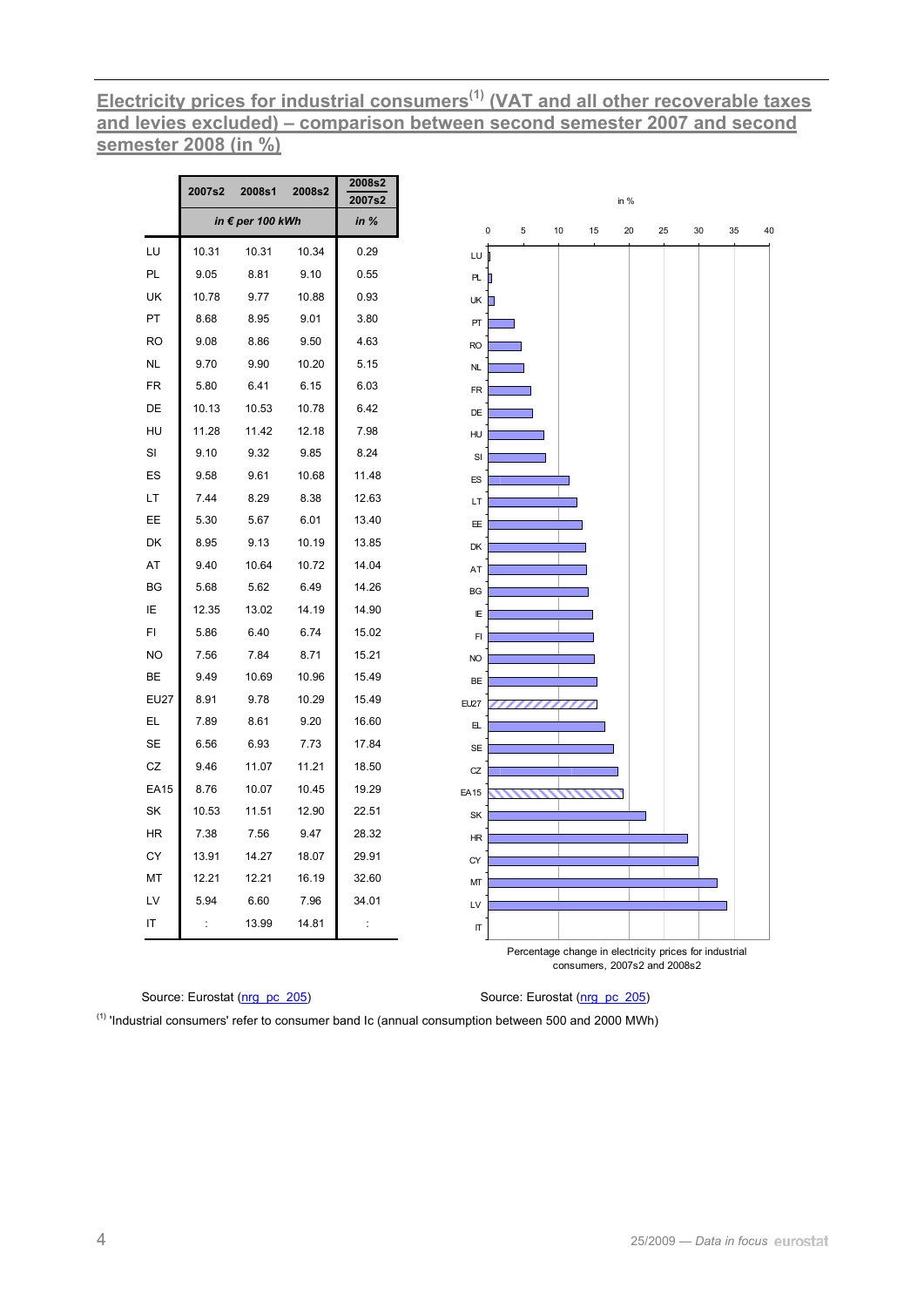|                            |                            | Composition of the household prices in € per 100 kWh | Share in price without tax (%) |                      |                         |               |
|----------------------------|----------------------------|------------------------------------------------------|--------------------------------|----------------------|-------------------------|---------------|
|                            | <b>TOTAL PRICE</b>         | Energy and supply                                    | Network costs                  | Taxes and levies     | Energy and supply       | Network costs |
| DE                         | 21.95                      | 8.01                                                 | 5.40                           | 8.54                 | 59.7                    | 40.3          |
| . <del></del><br><u>UK</u> | <br>16.03<br>              | 10.65                                                | 4.53                           | 0.73                 | <br>70.2                | <br>29.8      |
| ER                         | 12.32<br>                  |                                                      |                                |                      |                         |               |
| IT                         | 21.95<br>                  | 11.13e                                               | 4.86e<br>                      | 5.37e                | 69.6<br>                | 30.4          |
| <del></del>                | 17.80                      |                                                      |                                |                      |                         |               |
| <b>BE</b><br>. <del></del> | $\frac{11100}{20.81}$<br>  | 8.95e                                                | 6.88e                          | 3.62e                | 56.5<br>                | 43.5<br>      |
| DK                         | 27.85                      | 8.05                                                 | $\frac{3.888}{5.23}$           | 14.62                | 60.6                    | 39.4          |
| <u>ЕГ</u>                  | 10.99                      |                                                      |                                |                      |                         |               |
| ΙE<br>                     | 20.33<br>                  |                                                      |                                |                      |                         |               |
| ΊÜ<br><del></del>          | 15.56<br>                  | 6.16<br>                                             | $\frac{7.54}{3.98e}$           | 1.86<br>             | 45.0<br>                | 55.0<br>      |
| PT<br>nimain.              | 15.25                      | 6.99e                                                |                                | 4.28e                | 63.7<br>                | 36.3          |
| ES<br><del></del>          | 15.57<br>,,,,,,,,,,,,,,,,, | 8.94<br>                                             | $\frac{3.83}{3.83}$<br>        | 2.80<br>             | 70.0<br>                | 30.0<br>      |
| $A$ T                      | 17.72                      | 6.78                                                 | 5.91                           | 5.03                 | 53.4                    | 46.6          |
| $\underline{\mathsf{SE}}$  | 17.46<br>                  | 6.20<br>                                             | 5.18                           | 6.11                 | $\frac{54.5}{57.6}$     | 45.5<br>      |
| ΈÏ<br>                     | 12.73<br>                  | 5.50                                                 | $\frac{3.18}{4.05}$            | $\frac{3.16}{3.18}$  |                         | 42.4          |
| CY                         | 20.40<br>                  |                                                      |                                |                      |                         |               |
| CZ                         | 12.99<br>                  | 6.35e                                                | 4.45e                          | 2.18e                | 58.8<br>                | 41.2<br>      |
| HU<br>HU                   | 15.53<br>                  | 8.28<br>.                                            | 4.53<br>                       | 2.72<br>             | 64.7<br>                | 35.3          |
| <u>LV.</u>                 | 10.03                      | 4.93                                                 | 4.63<br>                       | 0.48<br>             | 51.6                    | 48.4          |
| <b>LT</b><br>. <del></del> | 8.65<br>                   | 3.65<br>                                             | 3.68                           | $\frac{1.32}{2.44}$  | 49.8<br>                | 50.2          |
| <b>SK</b><br>              | 15.27<br>                  | 6.50<br>                                             | $\frac{3.88}{6.33}$<br>        |                      | 50.6<br>                | 49.4<br>      |
| МT<br>                     | 15.36<br>                  | 12.39e<br>                                           | 2.20e<br>.                     | 0.77e<br>            | 84.9<br>                | 15.1          |
| $\underline{BG}$           | 8.23<br>------------       | 4.09                                                 | 2.76<br><del></del>            | 1.38                 | 59.7<br>                | 40.3          |
| RO<br>EE                   | 11.03<br>                  | 3.57                                                 | 5.63                           | 1.82<br>             | 38.8<br>                | 61.2          |
| . <del></del>              | 8.50                       | $\frac{3.11}{4.57}$                                  | $\frac{3.59}{3.59}$            | 1.81                 | 46.5                    | 53.5<br>      |
| SI                         | $\frac{11.56}{11.56}$<br>  |                                                      |                                | $\frac{1}{2.37}$<br> | $\frac{1000}{49.7}$<br> | 50.3<br>      |
| PL                         | 12.95                      | 4.86                                                 | 5.19                           | 2.90                 | 48.4                    | 51.6          |
| <b>HR</b>                  | 11.84                      | 5.71                                                 | 3.90                           | 2.23                 | 59.4                    | 40.6          |
| NO                         | 17.00                      | 5.91                                                 | 6.46                           | 4.63                 | 47.8                    | 52.2          |

# Disaggregated prices for household consumers<sup>(1)</sup>

Source: Eurostat



#### Share in price (in %)

Source: Eurostat

<sup>(1)</sup> 'Household consumers' refer to consumer band Dc (annual consumption between 2500 and 5000 kWh)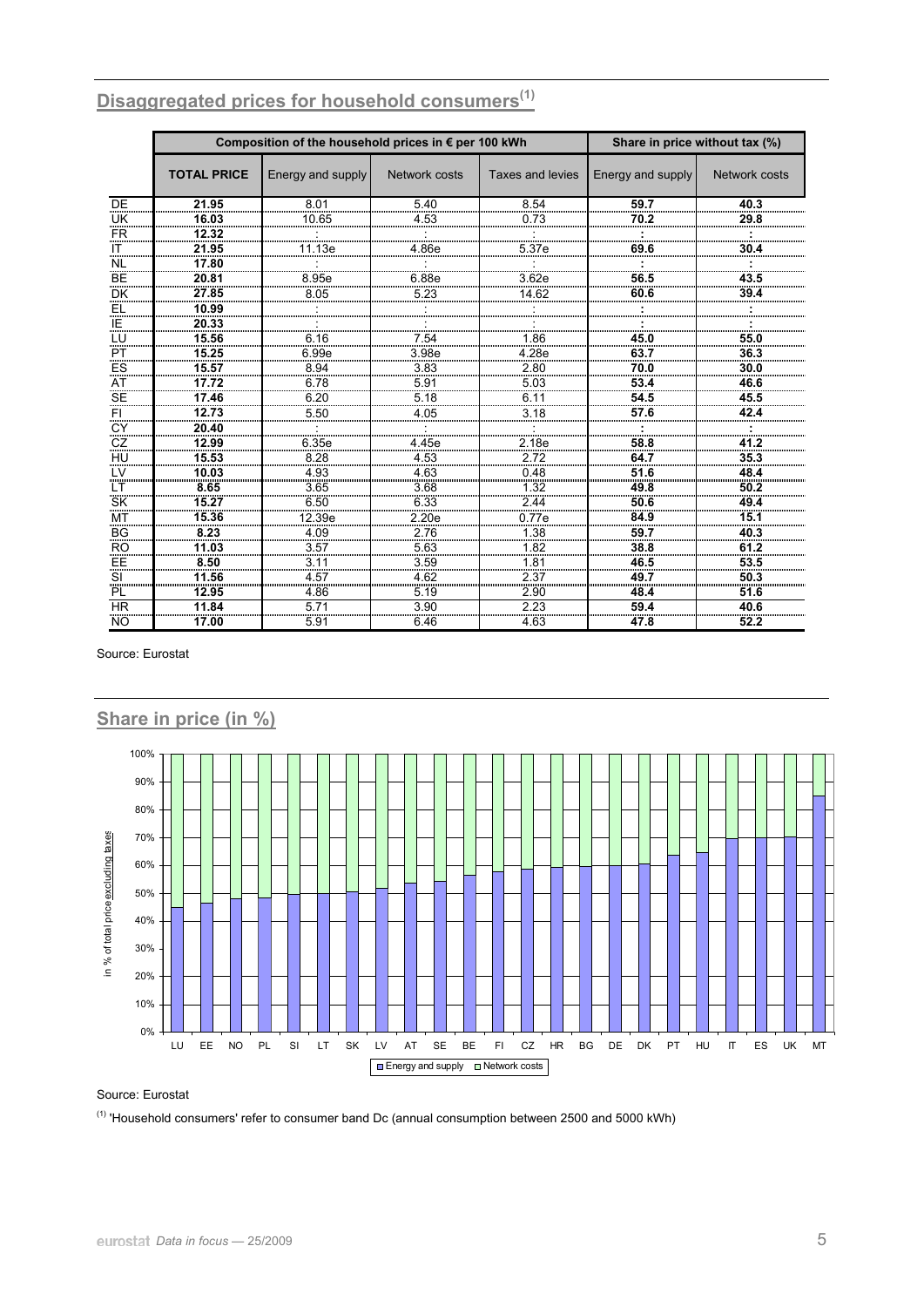|                                                                          |                                     | Composition of the industrial prices in € per 100 kWh | Share in price without tax (%) |                   |               |                           |
|--------------------------------------------------------------------------|-------------------------------------|-------------------------------------------------------|--------------------------------|-------------------|---------------|---------------------------|
|                                                                          | <b>TOTAL PRICE</b>                  | Energy and supply                                     | Network costs                  | Energy and supply | Network costs |                           |
| DE                                                                       | 10.78                               | 7.25<br>                                              | 2.26                           | 1.27<br>          | 76.2          | 23.8                      |
| $\underline{\overset{\text{def}}{\text{U}}\overset{\text{F}}{\text{K}}}$ | 10.88<br>                           | 8.08<br>.                                             | 2.41                           | 0.39<br>.         | 77.0          | 23.0                      |
| <u>FR</u>                                                                | 6.15                                |                                                       |                                |                   |               |                           |
| ΙT<br>                                                                   | 14.81                               | 10.28e                                                | 1.87e<br>                      | 2.26e<br>         | 84.6          | 15.4                      |
| <b>NL</b><br>                                                            | 10.20                               |                                                       |                                |                   |               |                           |
| BE<br>. <del></del> .                                                    | 10.96<br>                           | 7.73e<br>                                             | 2.43e                          | 0.00e<br>         | 76.1<br>      | 23.9<br>                  |
| DK<br>                                                                   | 10.19<br>                           | 6.57                                                  | 2.41                           | 1.34              | 73.1          | 26.9                      |
| EL<br>                                                                   | 9.20<br>. <del>.</del> <del>.</del> |                                                       |                                |                   |               |                           |
| IE<br>LU                                                                 | 14.19                               | $\frac{10.72e}{7.33}$                                 | $\frac{2.83e}{2.66}$           | 0.00e             | 79.1          | 20.9<br>                  |
|                                                                          | 10.34                               |                                                       |                                | 0.35<br>          | 73.4<br>      | 26.6                      |
| PT                                                                       | 9.01                                | 5.88                                                  | 1.94                           | 1.19              | 75.2          | 24.8                      |
| ES                                                                       | 10.68                               | 7.62                                                  | 2.54                           | 0.52              | 75.0          | 25.0                      |
| AT                                                                       | 10.72<br>                           | 7.13<br>                                              | 1.92<br>                       | 1.67<br>          | 78.8          | 21.2<br>,,,,,,,,,,,,,,,,, |
| <br>SE                                                                   | 7.73                                | 5.70                                                  | 1.98                           | 0.05              | 74.2          | 25.8                      |
| $\frac{1}{F}$                                                            | 6.74<br>.                           | 4.91                                                  | 1.56                           | 0.26              | 75.9          | 24.1                      |
| CY                                                                       | 18.07<br>.                          |                                                       | .                              |                   |               |                           |
| CZ                                                                       | 11.21                               | 7.97e                                                 | 3.12e                          | 2.27e             | 71.9          | 28.1                      |
| HU<br>                                                                   | 12.18<br>,,,,,,,,,,,,,,,,           | 8.72                                                  | 3.22<br>                       | 0.24<br>          | 73.0<br>      | 27.0<br>                  |
| LV<br>                                                                   | 7.96                                | 5.40<br>                                              | 2.56<br>                       | 0.00<br>          | 67.8          | 32.2<br>,,,,,,,,,,,,      |
| <b>LT</b>                                                                | 8.38                                | 3.72<br><del></del>                                   | 4 67<br>                       | 0.00<br>          | 44.3<br>      | 55.7                      |
| $\bar{\bar{\mathsf{s}}}\bar{\bar{\mathsf{k}}}$<br>                       | 12.90<br>                           | 7.85<br>,,,,,,,,,,,,,,,,,                             | 4.98                           | 0.07<br>          | 61.2          | 38.8<br>.                 |
| МT<br>                                                                   | 16.19<br>                           | 3.99e<br>                                             | 2.20e<br>                      | 0.81e<br>         | 86.4<br>      | 13.6                      |
| $rac{BG}{RO}$                                                            | 6.49                                | 4.91                                                  | 1.53                           | 0.05              | 76.2          | 23.8                      |
|                                                                          | 9.50                                | $\frac{1}{5.89}$                                      | $\frac{1.188}{3.61}$           | 0.00<br>          | 62.0          | 38.0                      |
| EE                                                                       | 6.01                                | 2.94                                                  | 2.56                           | 0.51              | 53.5          | 46.5                      |
| SI<br>. <del></del>                                                      | 9.85                                | 6.90                                                  | 2.61                           | 0.34              | 72.6          | 27.4                      |
| PL                                                                       | 9.10                                | 5.11                                                  | 3.42                           | 0.57              | 59.9          | 40.1                      |
| <b>HR</b>                                                                | 9.47                                | 5.15                                                  | 4.18                           | 0.14              | 55.2          | 44.8                      |
| <b>NO</b>                                                                | 8.71                                | 4.71                                                  | 2.77                           | 1.24              | 63.0          | 37.0                      |

# Disaggregated prices for industrial consumers<sup>(1)</sup>

Source: Eurostat



Share in price (in %)

Source: Eurostat

<sup>(1)</sup> 'Industrial consumers' refer to consumer band Ic (annual consumption between 500 and 2000 MWh)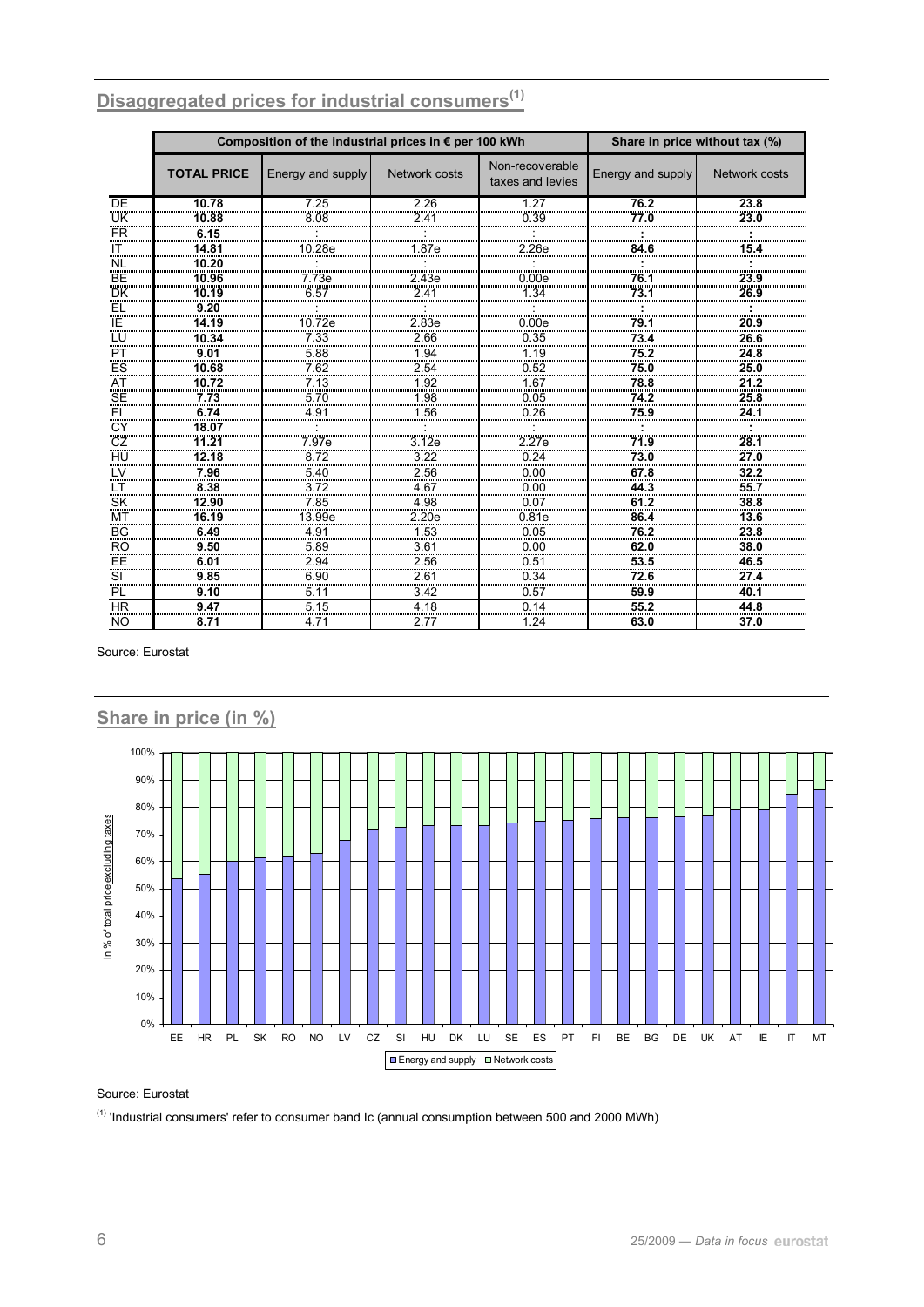#### **Electricity prices in purchasing power standards (PPS) for household consumers(1) (all taxes included)**



Source: Eurostat ([nrg\\_pc\\_204](http://nui.epp.eurostat.ec.europa.eu/nui/show.do?dataset=nrg_pc_204&lang=en))

#### **Electricity prices in purchasing power standards (PPS) for household consumers(1) (all taxes included)**

|            | BE    | BG    | CZ        | DK    | DE.   | EE    | IE             | EL    | ES    | <b>FR</b> | ΙT        | CY    | LV        |       | LU    |
|------------|-------|-------|-----------|-------|-------|-------|----------------|-------|-------|-----------|-----------|-------|-----------|-------|-------|
| Households | 19.10 | 18.29 | 18.45     | 19.27 | 21.00 | 11.74 | 17.46          | 12.32 | 16.96 | 10.99     | 20.84     | 22.14 | 13.68     | 13.69 | 13.45 |
|            |       |       |           |       |       |       |                |       |       |           |           |       |           |       |       |
|            | HU    | MT    | <b>NL</b> | AT    | PL    | PT    | R <sub>O</sub> | SI    | SK    | FI        | <b>SE</b> | UK    | <b>HR</b> | NO.   |       |

Source: Eurostat ([nrg\\_pc\\_204](http://nui.epp.eurostat.ec.europa.eu/nui/show.do?dataset=nrg_pc_204&lang=en))

(1) 'Household consumers' refer to consumer band Dc (annual consumption between 2500 and 5000 kWh)

# **Comments**

All price data for Italy is provisional.

Level 1 price data (all taxes excluded) for household and industrial consumers are missing for Italy.

Level 1 (all taxes excluded) and level 3 price data (all taxes included) for industrial consumers are missing for Belgium.

Price data for Malta is an average of two quarters (July 2008 - September 2008, October 2008 - December 2008) since the price system was changed from 1 October 2008.

Disaggregated price data is missing for Ireland (for household consumers), France, Netherlands, Greece and Cyprus.

EU aggregates:

**EU-27** = aggregated prices for 27 EU Member States weighted by consumption.

**EA-15** = aggregated prices for 15 Euro Area Member States weighted by consumption (Euro Area countries: Belgium, Germany, Ireland, Greece, Spain, France, Italy, Cyprus, Luxembourg, Malta, Netherlands, Austria, Portugal, Slovenia and Finland).